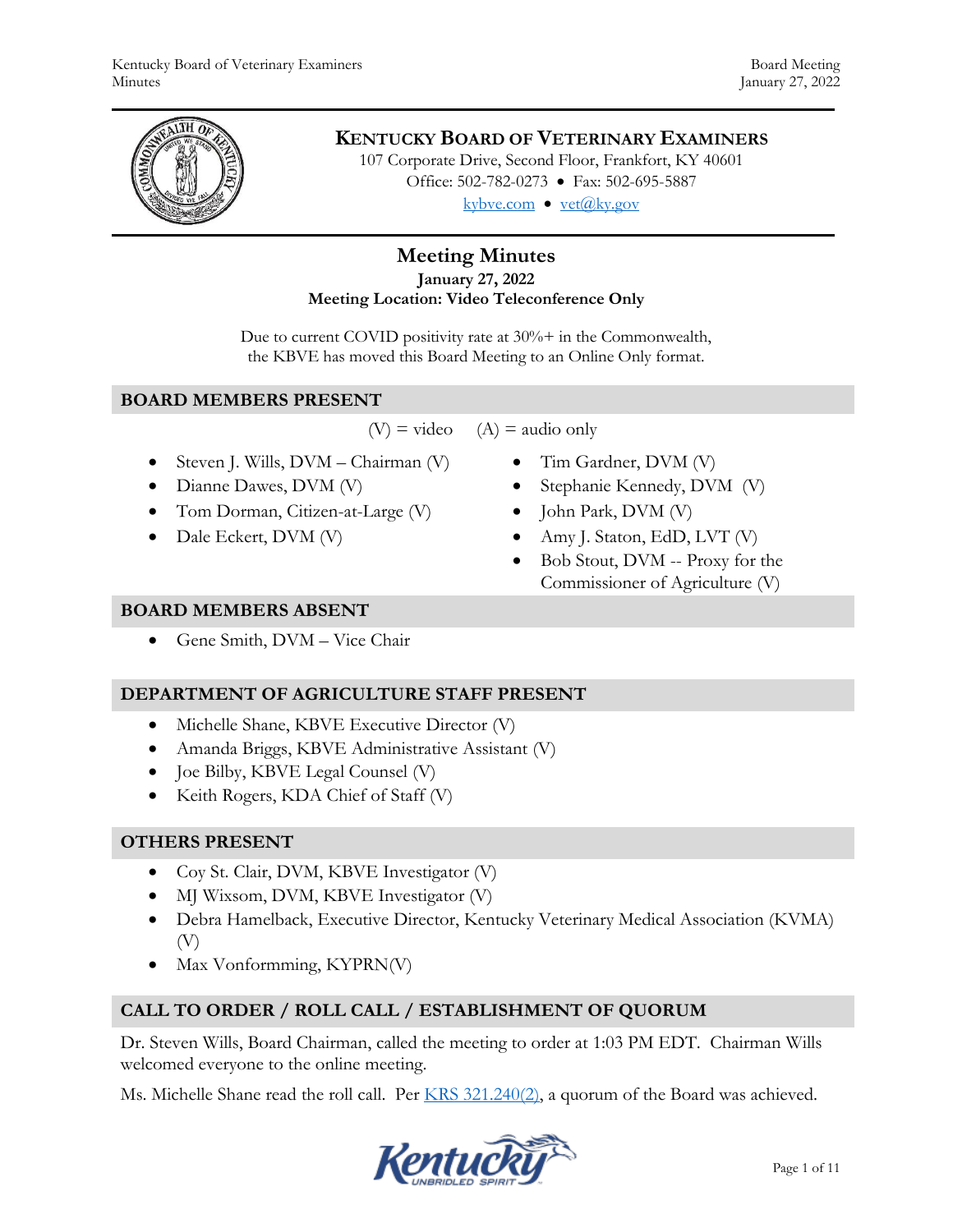## **CONFIRMATION OF PUBLIC NOTICE**

Ms. Shane confirmed the public notice for this meeting was sent on Tuesday, January 25, 2022, to the Kentucky Department of Agriculture (KDA) media contact list, and also posted on the KBVE website Meetings page.

### **READING OF MISSION STATEMENT**

Ms. Shane read aloud the KBVE mission statement.

#### **CONSENT AGENDA**

- Board Meeting Minutes from December 2, 2021
- Budget Expenditures since 12/2 meeting
- Applications Committee Report on New Applications
- Applications Committee Report on New CE Requests
- Licensure Status Report
- Approval of Board Per Diem and Mileage

**A MOTION** was made by Dr. Tim Gardner to approve the consent agenda. The motion, seconded by Dr. John Park, passed unanimously by show of hands.

#### **Budget**

The budget expenditures and revenue approved are summarized for F.Y. 2022, July 1, 2021, through January 20, 2022, as follows:

- $\bullet$  F.Y. 2022
	- $\circ$  Receipts = \$63,365
	- $\circ$  Expenditures = \$228,257
	- o Current Balance =  $$1,031,508$

#### **Licensure Statue Report**

As of November 23, 2021, the KBVE database reports:

- Active Veterinarians  $= 2,546$
- $\bullet$  Inactive Veterinarians = 36
- Special Permits  $= 3$
- Active Veterinary Technicians  $= 481$
- Inactive Veterinary Technicians =15
- Active Certified Animal Control Agencies = 49
- Active Certified Animal Euthanasia Specialists = 159
- Inactive Animal Euthanasia Specialists = 22

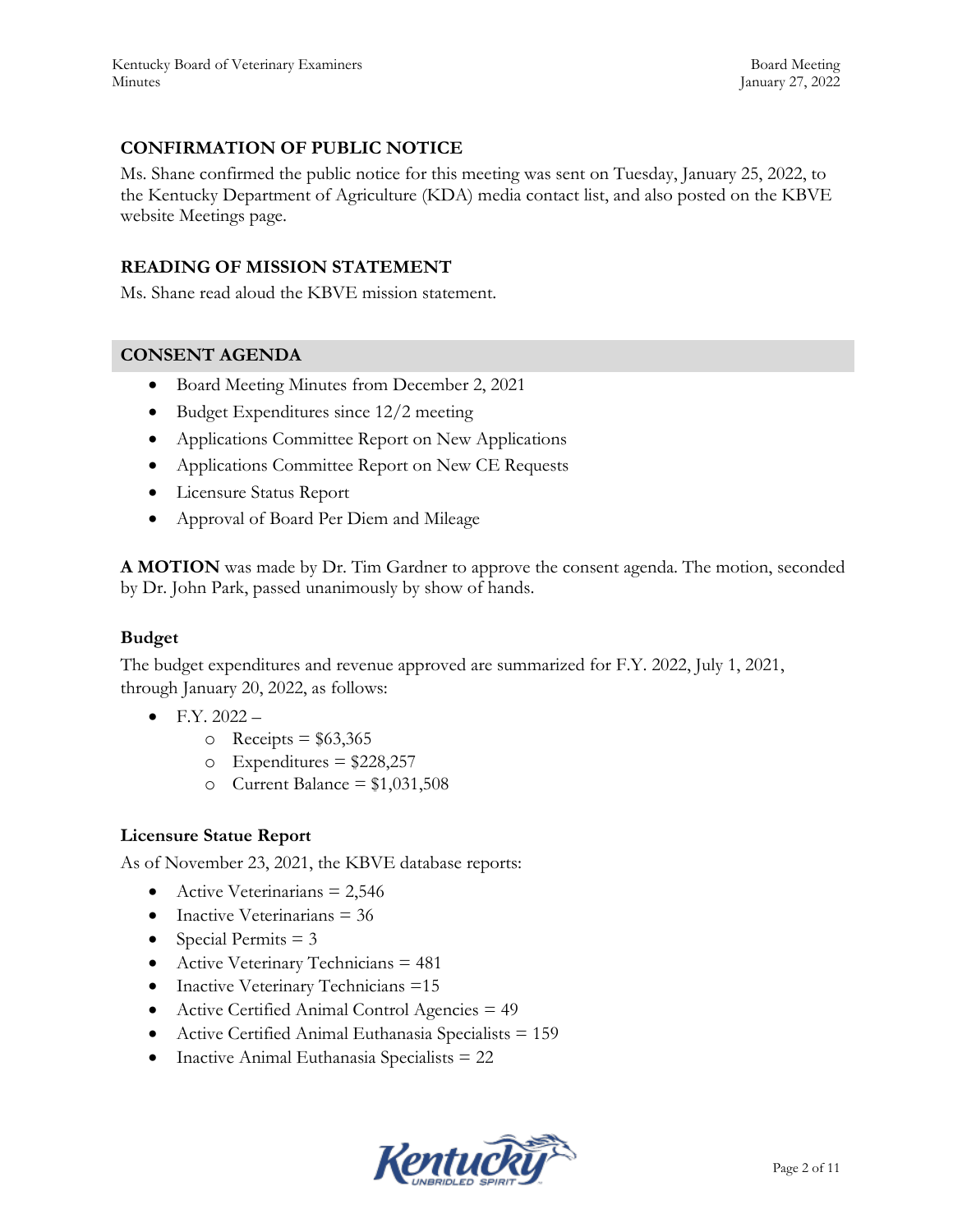Г

## **Applications Committee Reports**

- Report on New Applications
- Report on New CE Requests

The Applications Committee Reports are as follows in Table 1: Approved Applicants for Licensure and Certification, and Table 2: Approved CE Requests. The Board approved nine (9) veterinarian, one (1) special permit, nine (9) veterinary technician, and three (3) animal euthanasia specialist applications. The Board approved CE requests for 71.25 hours of CE for veterinarians and 58.25 hours of CE for veterinary technicians.

| Table 1: Approved Applicants for Licensure and Certification |                   |                  |                       |                |  |  |  |
|--------------------------------------------------------------|-------------------|------------------|-----------------------|----------------|--|--|--|
| Row<br>#                                                     | <b>First Name</b> | <b>Last Name</b> | <b>License Type</b>   | App. Type      |  |  |  |
| $\mathbf{1}$                                                 | Luisa M.          | Dalton           | Veterinarian          | Special Permit |  |  |  |
| $\mathfrak{D}$                                               | Isaac C.          | Daniel           | Veterinarian          | <b>New</b>     |  |  |  |
| $\overline{3}$                                               | Natalie F.        | Duncan           | Veterinarian          | Endorsement    |  |  |  |
| $\overline{4}$                                               | Ashley L.         | Hamilton         | Veterinarian          | Endorsement    |  |  |  |
| 5                                                            | Louis J.          | Laratta          | Veterinarian          | Endorsement    |  |  |  |
| 6                                                            | H. James          | Martin           | Veterinarian          | Endorsement    |  |  |  |
| 7                                                            | John M.           | Moran            | Veterinarian          | Reinstatement  |  |  |  |
| 8                                                            | Ferrin M.         | Peterson         | Veterinarian          | Endorsement    |  |  |  |
| 9                                                            | Katie E.          | Richey           | Veterinarian          | Endorsement    |  |  |  |
| 10                                                           | Melissa P.        | Swan             | Veterinarian          | Endorsement    |  |  |  |
| 11                                                           | Caitlyn E.        | Borah            | Veterinary Technician | <b>New</b>     |  |  |  |
| 12.                                                          | Kiana R.          | Bruce            | Veterinary Technician | Endorsement    |  |  |  |
| 13                                                           | Hilary R.         | Gibson           | Veterinary Technician | Reinstatement  |  |  |  |
| 14                                                           | Kelsey N.         | Janes            | Veterinary Technician | New            |  |  |  |
| 15                                                           | Michaela L.       | LaCoursiere      | Veterinary Technician | Reinstatement  |  |  |  |
| 16                                                           | April M.          | Laslie           | Veterinary Technician | <b>New</b>     |  |  |  |
| 17                                                           | Kimberly A.       | Somerlott        | Veterinary Technician | <b>New</b>     |  |  |  |
| 18                                                           | Taylor N.         | Turner           | Veterinary Technician | <b>New</b>     |  |  |  |
| 19                                                           | Alyssa N.         | Wilson           | Veterinary Technician | Reinstatement  |  |  |  |
| 20                                                           | Jessica M.        | Goodman          | Euthanasia Specialist | <b>New</b>     |  |  |  |
| 21                                                           | Matthew B.        | McKechnie        | Euthanasia Specialist | <b>New</b>     |  |  |  |
| 22                                                           | Brittney R.       | Sanford          | Euthanasia Specialist | <b>New</b>     |  |  |  |

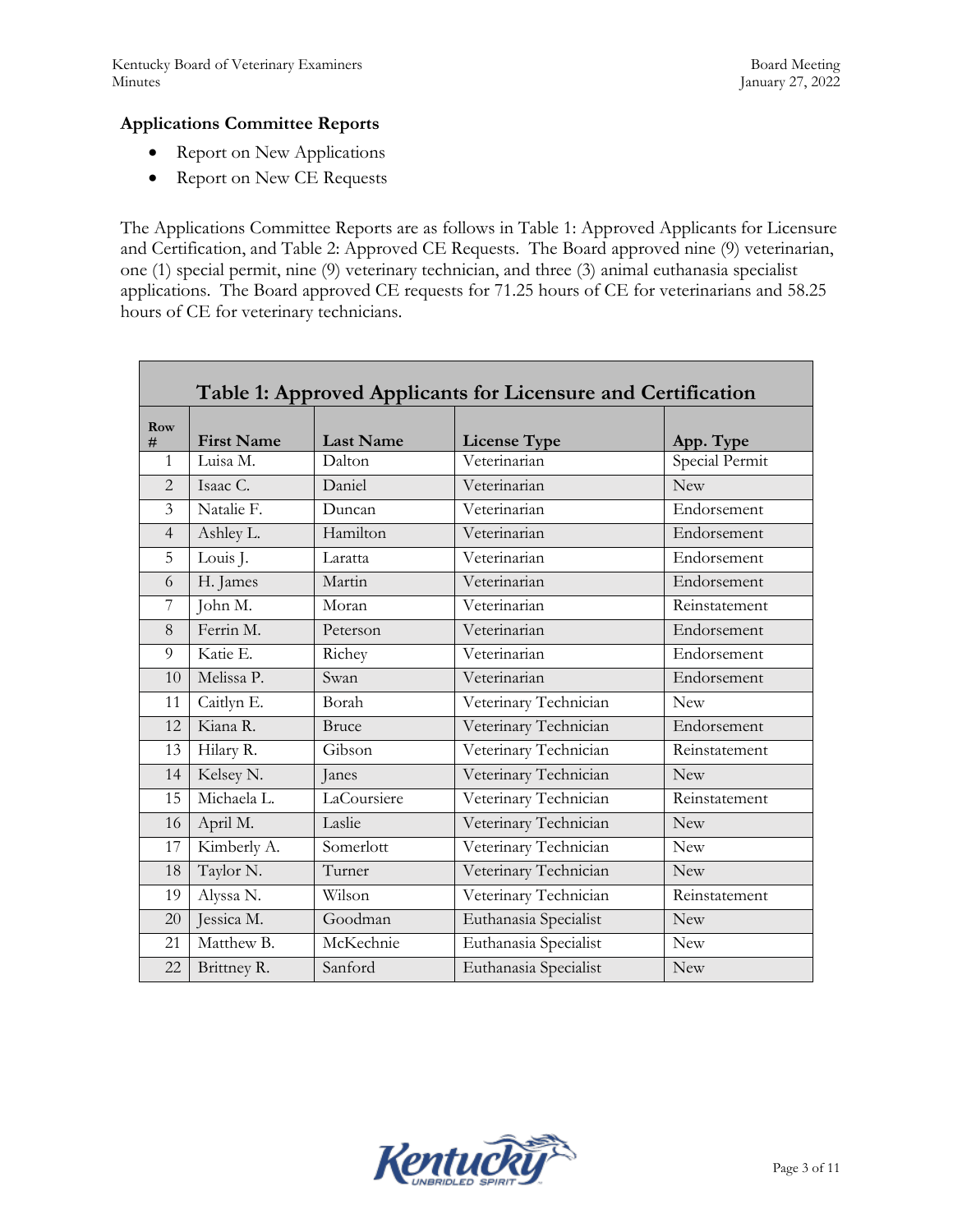| <b>Table 2: Approved CE Requests</b>                                          |                                                  |                              |                            |                       |  |  |  |
|-------------------------------------------------------------------------------|--------------------------------------------------|------------------------------|----------------------------|-----------------------|--|--|--|
|                                                                               |                                                  | <b>CE Hours</b><br>Requested |                            |                       |  |  |  |
| <b>Course Title</b>                                                           | Sponsor / Provider                               | <b>Vet</b>                   | <b>Vet</b><br><b>Techs</b> | Date of<br>Program(s) |  |  |  |
| Pericardial Effusion and Cardiac Tumors                                       | Care Center                                      | 1                            | $\mathbf{1}$               | 2/2/2022              |  |  |  |
| Keystone Veterinary Conference                                                | Pennsylvania Veterinary Medical<br>Association   | 30                           | 30                         | 11/19-21/2021         |  |  |  |
| Dr. Amanda Adams: New Advances with<br>Aging Horses- PPID, EMS and more!      | UK Gluck Equine Research Center                  | $\mathbf{1}$                 |                            | 3/3/2022              |  |  |  |
| Dr. Bruno Menarim: Molecular effectors<br>of synovial inflammation resolution | UK Gluck Equine Research Center                  | $\mathbf{1}$                 |                            | 2/24/2022             |  |  |  |
| Dr. Carrie Shaffer: Biometric Models of<br>Host-Pathogen Interactions         | UK Gluck Equine Research Center                  | $\mathbf{1}$                 |                            | 2/3/2022              |  |  |  |
| Dr. Jill Stowe: Horse Owner Preferences<br>for Equine Insurance Policies      | UK Gluck Equine Research Center                  | $\mathbf{1}$                 |                            | 3/10/2022             |  |  |  |
| Dr. Wenjun Ma: Understanding of Novel<br>Bat Influenza Viruses and Beyond     | UK Gluck Equine Research Center                  | $\mathbf{1}$                 |                            | 3/10/2022             |  |  |  |
| Equine Rotavirus Workshop                                                     | UK Gluck Equine Research Center                  | $\overline{4}$               | $\overline{4}$             | 7/19/2021             |  |  |  |
| Veterinary CE: Topics in Reproduction                                         | UK Gluck Equine Research Center                  | 4                            | $\overline{4}$             | 2/2/2022              |  |  |  |
| 2022 Winter Food Animal Veterinary<br>Conference                              | UKVDL, Newport Labs, and<br>Boehringer Ingelheim | 7.25                         | 7.25                       | 2/24/2022             |  |  |  |
| <b>Bluegrass Veterinary Conference</b>                                        | Veterinary Association Management                | 20                           | 12                         | $7/29 - 8/1/2021$     |  |  |  |

# **BUSINESS AGENDA**

# **ANNUAL ELECTION OF CHAIR AND VICE CHAIR**

Per **KRS** 321.240(1), the Board held annual elections for the Chairmanship and Vice Chairmanship.

Chairman Wills called for nominations from the floor for the KBVE 2022 Chairman.

- Dr. Gardner nominated Dr. Wills. The nomination was seconded by Dr. Dale Eckert.
- No other nominations were received.

Seeing no other nominations, Chairman Wills asked for a vote of acclamation. The vote for election of Dr. Steven Wills as Chairman for 2022 passed unanimous by show of hands.

Chairman Wills called for nominations from the floor for the KBVE 2022 Chairman.

- Dr. Gardner nominated Dr. Gene Smith. The nomination was seconded by Dr. Bob Stout.
- No other nominations were received.

Seeing no other nominations, Chairman Wills asked for a vote of acclamation. The vote for election of Dr. Gene Smith as Vice Chairman for 2022 passed unanimously by show of hands.

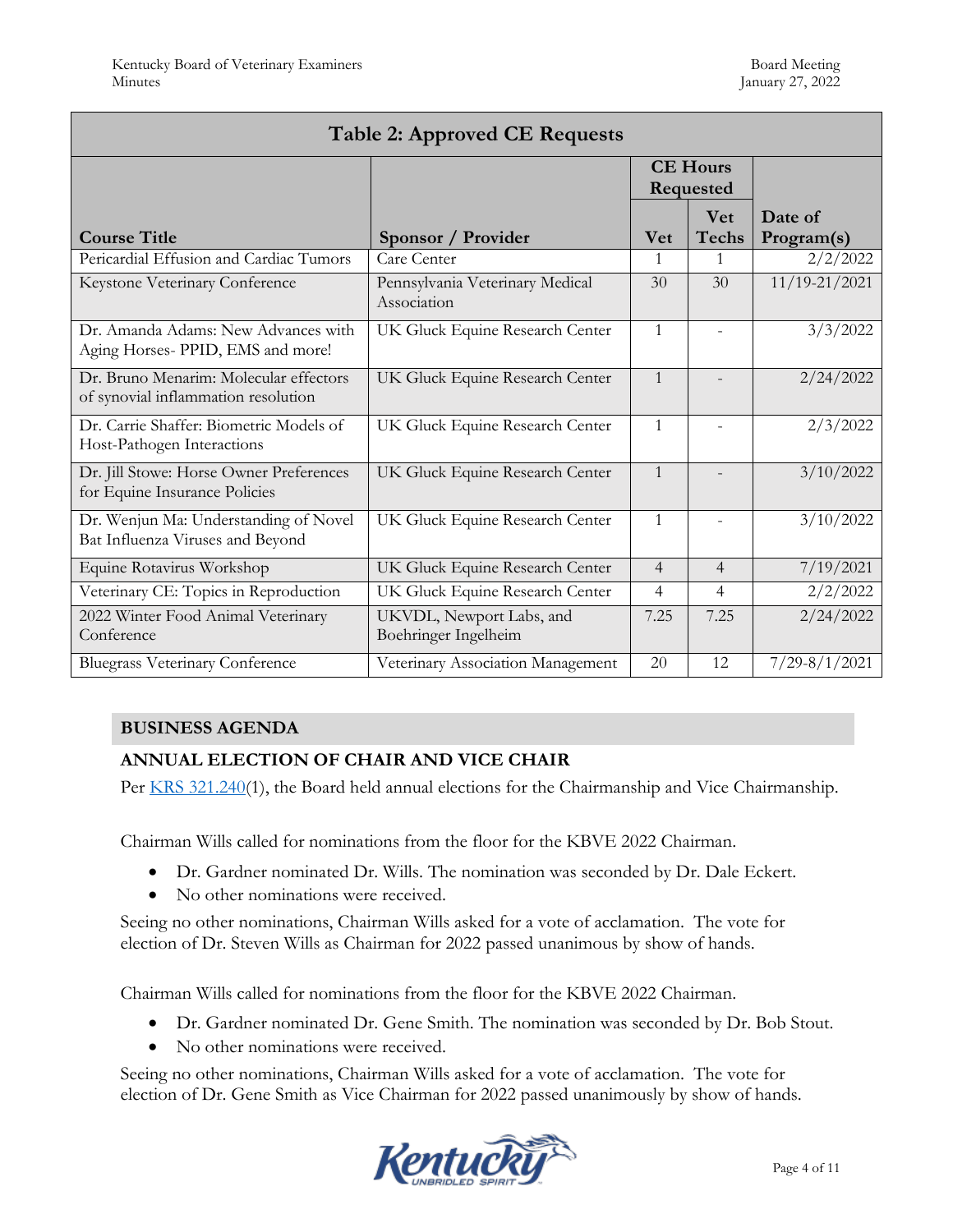### **BUDGET MATTERS**

### **Contract Renewals for F.Y. 2023 through F.Y.2024**

Note: the state F.Y. runs July 1 – June 30, with the F.Y. denoted by the year of the end date

Chairman Wills asked Ms. Shane to share screen the Contract Renewal Summary table from the board packet.

Ms. Shane provided a summary of four (4) contracts requiring renewal proposed to move forward without any changes.

**A MOTION** was made by Dr. Park to approve the renewal of the following 2-year contracts with no changes:

- Investigative Services Dr. St. Clair
- Investigative Services Dr. Wixsom
- Wellness Services KYPRN
- Administrative Hearing Services OAG

The motion, seconded by Dr. Gardner, passed unanimously.

Ms. Shane provided a summary of KBVE's database services contract requiring renewal with proposed changes, specifically increases in IT costs. The reasons cited by PPC for these increases were: (1) Higher Contractor rates for IT contractor (having a hard time finding IT contractors because of huge demand); and (2) the price for the servers and storage increase as the amount of documents that are stored on the server keep increasing.

**A MOTION** was made by Dr. Eckert to approve the renewal of the 2-year contract with PPC/DOI for database services, including proposed increases in IT costs. The motion, seconded by Dr. Stephanie Kennedy, passed unanimously.

Mr. Keith Rogers, KDA Chief of staff joined the meeting briefly at approximately 1:45 pm to discuss proposed changes to the Administrative Services contract with the Department of Agriculture. Ms. Shane shared screen of a table of showing historical KDA contract costs. One addition to this new contract is that KBVE will be responsible for any comp time accrued by employees should they sever service with the Commonwealth.

Mr. Rogers discussed a decrease in phone service charges, increases in IT costs, and potential salary increases for employees. The Kentucky General Assembly is considering a proposed increase in the current budget to provide a salary/cost of living increase to all merit state employees. The proposal is currently a 6% salary increase, but this is subject change during the 2022 session until the Commonwealth's operating budget becomes finalized. Because salary is used to calculate some benefits and required retirement contributions, the KBVE may realize increased costs in direct salaries (for the employees assigned to the board by KDA) that are not reflected in the contract

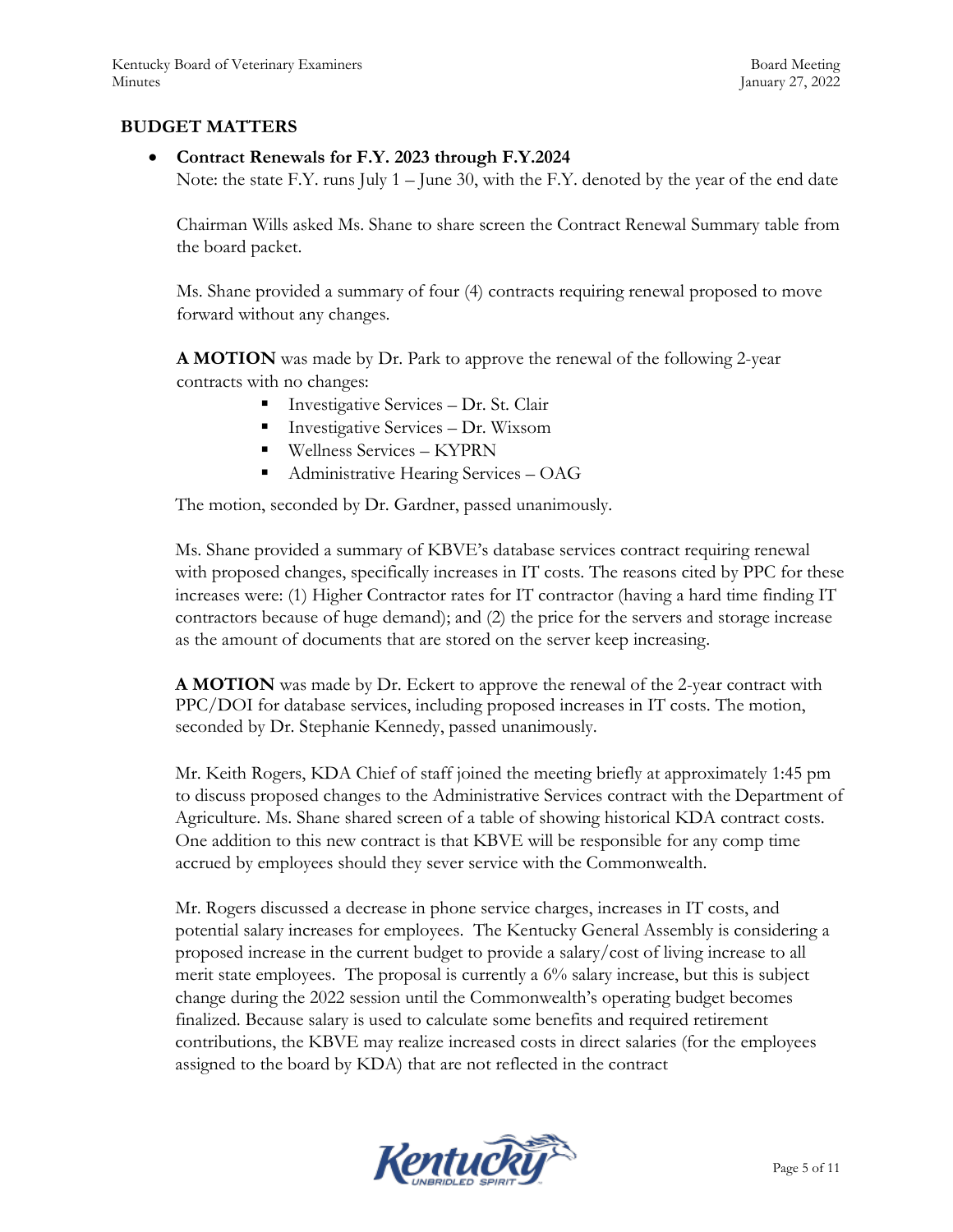**A MOTION** was made by Dr. Gardner to approve the renewal of the 2-year contract, including proposed increases in IT costs, for Administrative Services with KDA. The motion, seconded by Dr. Park, passed unanimously by show of hands.

## **RFP for 16-hour Euthanasia Training Course – Status Update**

Ms. Shane provided an update on this RFP, and asked if anyone wished to join in for the offeror's conference to be held on Feb 4. Proposals for this RFP are due by 3/11. Bid evaluations will be completed by mid-March. Dr. Wills and Ms. Amy Staton will join Ms. Shane to review contracts. The Board will vote on awarding one or more contracts at the March meeting.

## **RFP For Legal Services**

Ms. Shane shared screen of the draft RFP for Legal Services as seen in the board packet. Mr. Bilby presented feedback on the draft.

**A MOTION** was made by Dr. Dianne Dawes for Ms. Shane to work with Mr. Bilby to fine tune the RFP language, seek the appropriate approvals from the Finance and Administration Cabinet, and then advertised the RFP for Legal Services ASAP. The motion, seconded by Dr. Tim Gardner, passed unanimously.

## **Verifying vote on software expense (FoxIt) re ORR, and office use**

Between meetings, the KBVE received an Open Records Request (ORR) for a large volume of complaint case materials. Chairman Wills approved the expense of purchasing software to aid in redaction of the materials prior to release of the ORR response.

**A MOTION** was made by Dr. Park to approve the cost of Redaction/PDF software from FoxIt for use by the KBVE Administrative Assistant **for purchase, \$180 plus fees**. The motion, seconded by Ms. Staton, passed unanimously by show of hands.

# **OLD BUSINESS**

## **AAVSB Updates**

o **Board Basics and Beyond training** – April 1-2, 2022 in Kansas City, MO – registration must occur by February 28

**A MOTION** was made by Dr. Dawes to approve the cost of training and expenses not covered by AAVAB for Board Members and the new staff person attending the April 2022 AAVSB Board Basics and Beyond. The motion, seconded by Dr. Eckert, passed unanimously by show of hands.

## o **Proposed Updates to the AAVSB Bylaws**

Ms. Shane introduced proposed edits to the AAVSB Bylaws. She asked for the KBVE approve these proposed edits so that Kentucky can recommend changes to the AAVSB Bylaws Committee for their consideration prior to the annual meeting. The deadline for submissions to AAVSB is February 11. Chairman Wills indicated

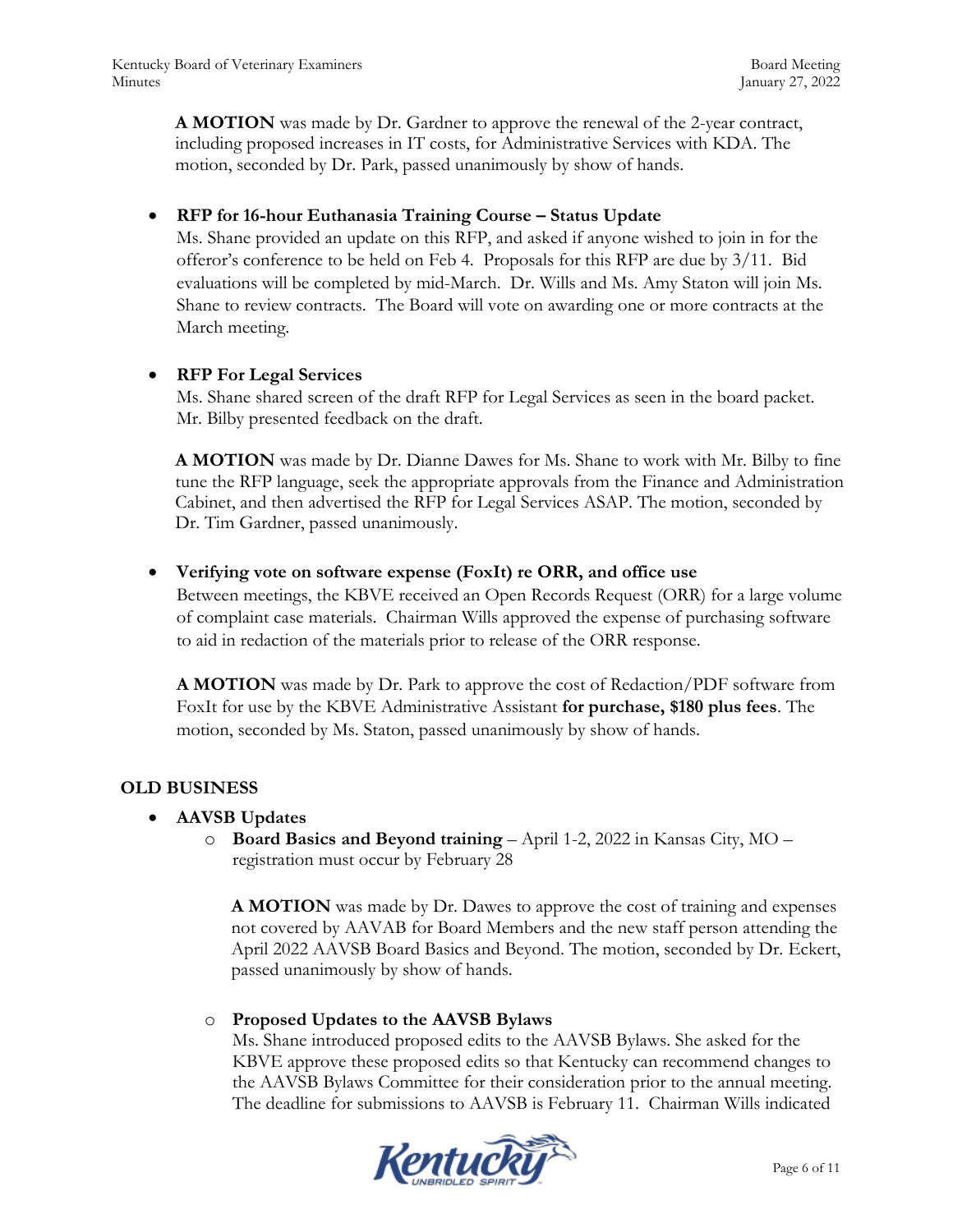the board would require more time to review these proposed edits, and tabled this initiative for later consideration in time for the 2023 submission deadline.

- **OSV Partnership Meeting** set for Feb 3
	- o Date set for February 3 @ 1:30 PM EST
	- o KBVE Attendees: Dr. Stout, Dr. Park, Dr. Smith. Dr. Gardner

Members of the Board discussed possible topics for discussion.

- Meeting with County Judges
- Animal Control Agencies, Animal Euthanasia Specialists, and Controlled Substances Storage requirements
- Statistics that the board can collect to aid OSV
- **USDA APHIS Accreditation information**
- Large Animal / Food Animal / Agricultural Veterinarian shortages Discussion

Mr. Bilby indicated that the Kentucky County Judge/Executive Association (KCJEA) and the Kentucky Magistrates and Commissioners Association (KMCA) host a joint summer conference annually in mid-June, and recommended that the KBVE attempt to connect with those organizations and be placed on their agenda.

## **APPLICATIONS COMMITTEE REPORT**

Ms. Amy Staton presented the Applications Committee Reports on new applicants and CE requests. Both reports were adopted in the consent agenda with the following items pulled for discussion:

- Reduction in hours for UKVDL's 2022 Winter Food Animal Conference. KBVE does not provide CE credit for refreshment breaks.
- Request for additional information from Boehringer Ingelheim on the "Beef and Bourbon" event.
- Licensure of Dr. Isaac Daniel shall be issued as a 90-day provisional license until he is able to submit the required background check.

Members of the Board discussed the 90-day provisional licensure. Chairman Wills asked that a formal, written policy be developed detailing the 90-days provisional licensure rules.

## **WELLNESS COMMITTEE REPORT**

Mr. Tom Dorman presented the Wellness Committee Report.

# **EDUCATION AND OUTREACH COMMITTEE**

**KVMA E&O Initiative - contract update**

Ms. Shane and Ms. Debra Hamelback spoke briefly on interfacing with KVMA Membership and licensees. The scheduled meetings would be held over the summer.

o Buffalo Trace in June - launch meeting

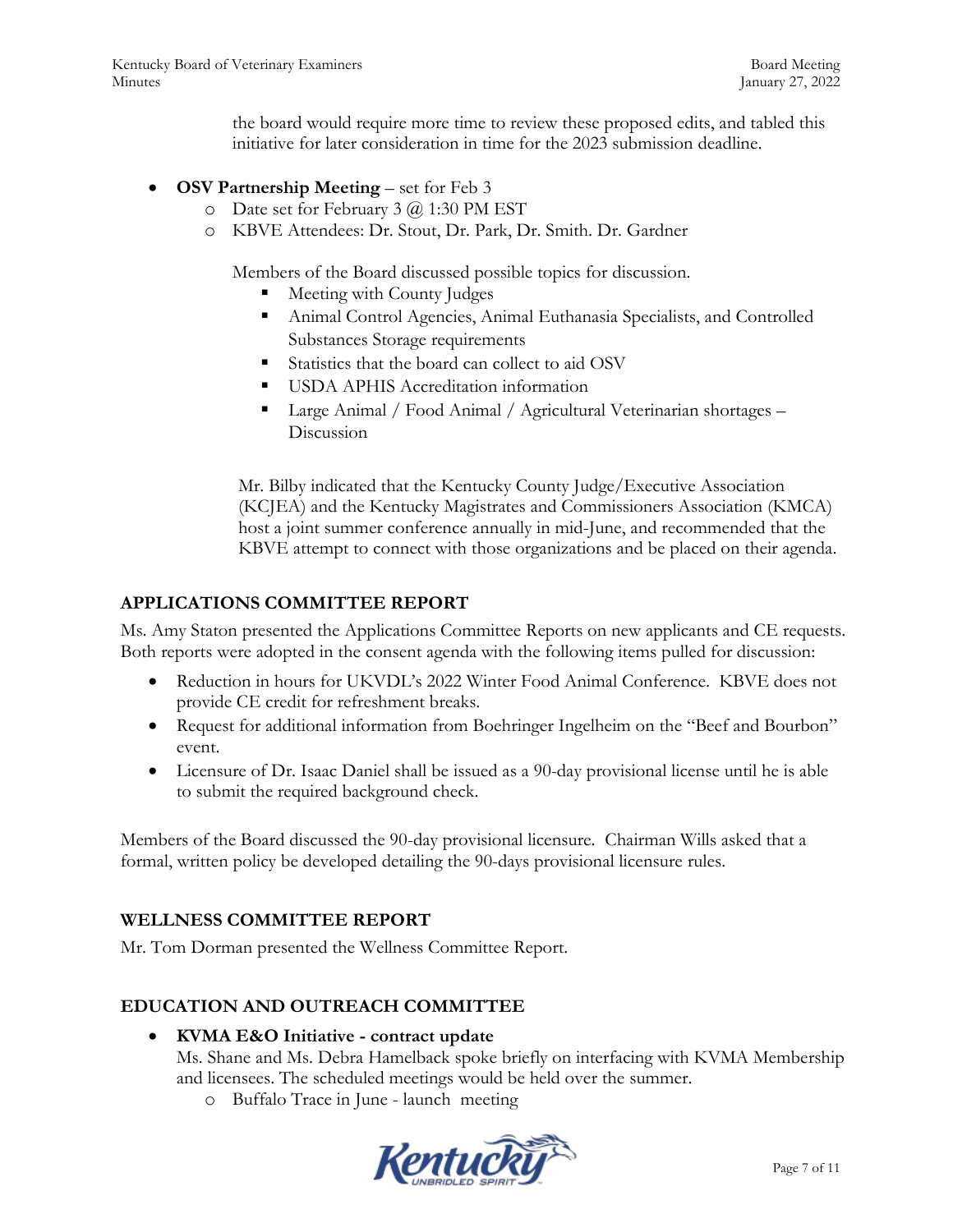Any meetings to discuss the Practice Act Modernization proposal would be held separately, and occur in Spring, prior to the launch of the E&O meetings.

**Auburn Day at Kentucky in February**

This event was cancelled due to surges in COVID positivity rates. The event will be rescheduled sometime in October 2022.

## **GOVERNMENT AFFAIRS COMMITTEE**

Practice Act Update

- **Timeline update**
	- o KBVE Chair and representatives to meet with bill sponsor
	- o Last day for Bill Requests with LRC is Feb. 18
	- o Bill introduced and first reading of Bill
	- o Bill appears on LRC website
	- o ASAP after filing start launch of local VMA meetings to discuss Practice Act Modernization initiative and continue through spring
- **Review of Practice Act Modernization Package transformed into Bill Request (B.R.) by LRC**
	- o Ms. Shane indicated she completed a line-by-line read through of the B.R. language, and coordinated with the LRC staffer who drafted the bill to clarify the intent of a few items. Aside from LRC rule requirements, the current draft of the B.R. now reads nearly verbatim to the Practice Act Modernization proposal originally submitted to LRC by the KBVE, and is in-line with the KBVE's intent.
	- o KBVE leadership plans to meet with the sponsor to review the updated bill language
	- o An update will be sent to the full board following that meeting

## **KVMA December Stakeholder Meeting**

KBVE met with KVMA leadership on December 16, 2021. Leadership from KVMA and four (4) members of the KBVE, Dr. Wills, Dr. Smith, Dr. Park, and Dr. Dawes, met and discussed some rough draft regulations. The agenda included:

- o Highlights of proposed statutes for veterinary facility registrations
- o Review of definitions (i.e., (41) "Premises"; (44) "Registered Veterinary Facility"; and (51) "Veterinary facility")
- o Overview of proposed regulations:
	- 201 KAR 16:518 Fees for Veterinary Facilities
	- 201 KAR 16:730 Veterinary Facility Registration Veterinarian Manager Applications
	- 201 KAR 16:732 Registration renewal for veterinary facilities; renewal notice; reinstatement requirements; Inactive status
	- 201 KAR 16:734 Veterinary Facility Registration Minimum Standards
	- 201 KAR 16:736 Veterinary Facility Inspections

Chairman Wills, Dr. Dawes, and Ms. Hamelback discussed their take-aways.

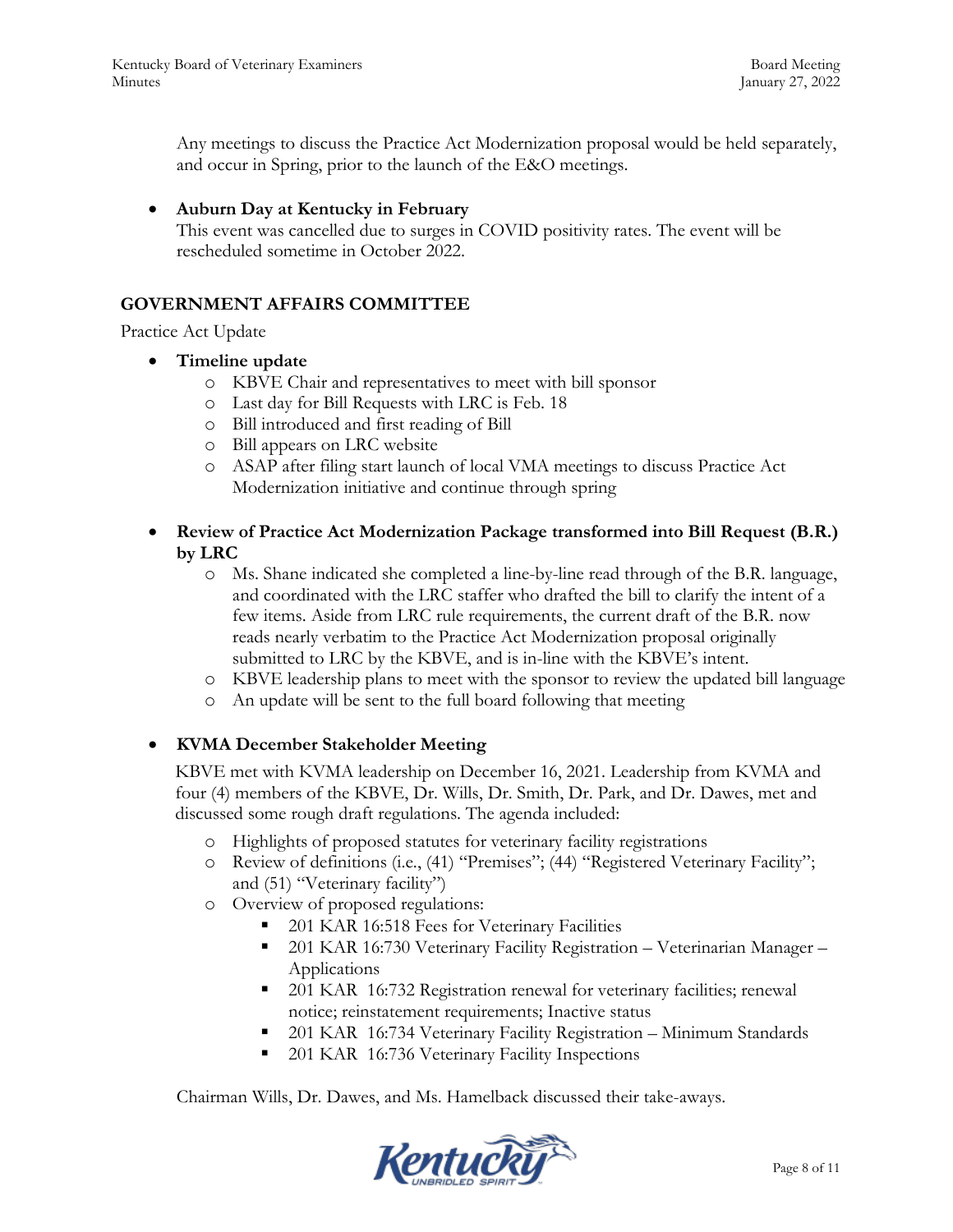- Proposed Regulations for discussion by KBVE Tabled until future meeting
	- o Veterinary Facility Standards series
	- o 201 KAR 16:710 Standards for Veterinary Surgery
	- o 201 KAR 16:810 Scope of Practice for Veterinary Technicians

# **INVESTIGATOR REPORTS**

Periodic Shelter Inspections were presented by Dr. MJ Wixsom and Dr. Coy St. Clair.

- Breckinridge County Animal Shelter (Certificate No. 147150)
- Daviess County Animal Shelter (Certificate No. 147147)
- Hancock County Animal Shelter (Certificate No. 149618)
- Harlan County Animal Shelter (Certificate No. 149524)
- Knox-Whitley Animal Shelter (Certificate No. 147205)
- Laurel County Animal Shelter (Certificate No. 149519)
- Pike County Animal Shelter (Certificate No. 146871)

Members of the Board discussed ongoing trending issues, staff turnover, and frequency of inspections. Members directed staff to ensure that copies of the Inspection Reports were sent to the Animal Control Agencies (ACAs) following inspection. Additionally, due to high turnover issues, hard copy mailings of general correspondence should be sent to the fiscal court of the ACAs to ensure communications reach someone at the county level who can be responsive to the legal requirements of the ACA.

# **COMPLAINTS SCREENING COMMITTEE REPORT**

Mr. Bilby presented the Complaints Screening Committee Report. This report contains information on new cases and cases where there was a change in status.

- **Dismissed, no violations of the Practice Act identified** o 2021-38
- **Closed following KBVE action**
	- o 2020-24
	- o 2021-24
	- o 2021-26
	- o 2021-27
	- o 2021-28
	- o 2021-29
	- o 2021-31
	- o 2021-32
	- o 2021-33
	- o 2021-48
- **Administrative Hearing** 
	- $O$  2020-34

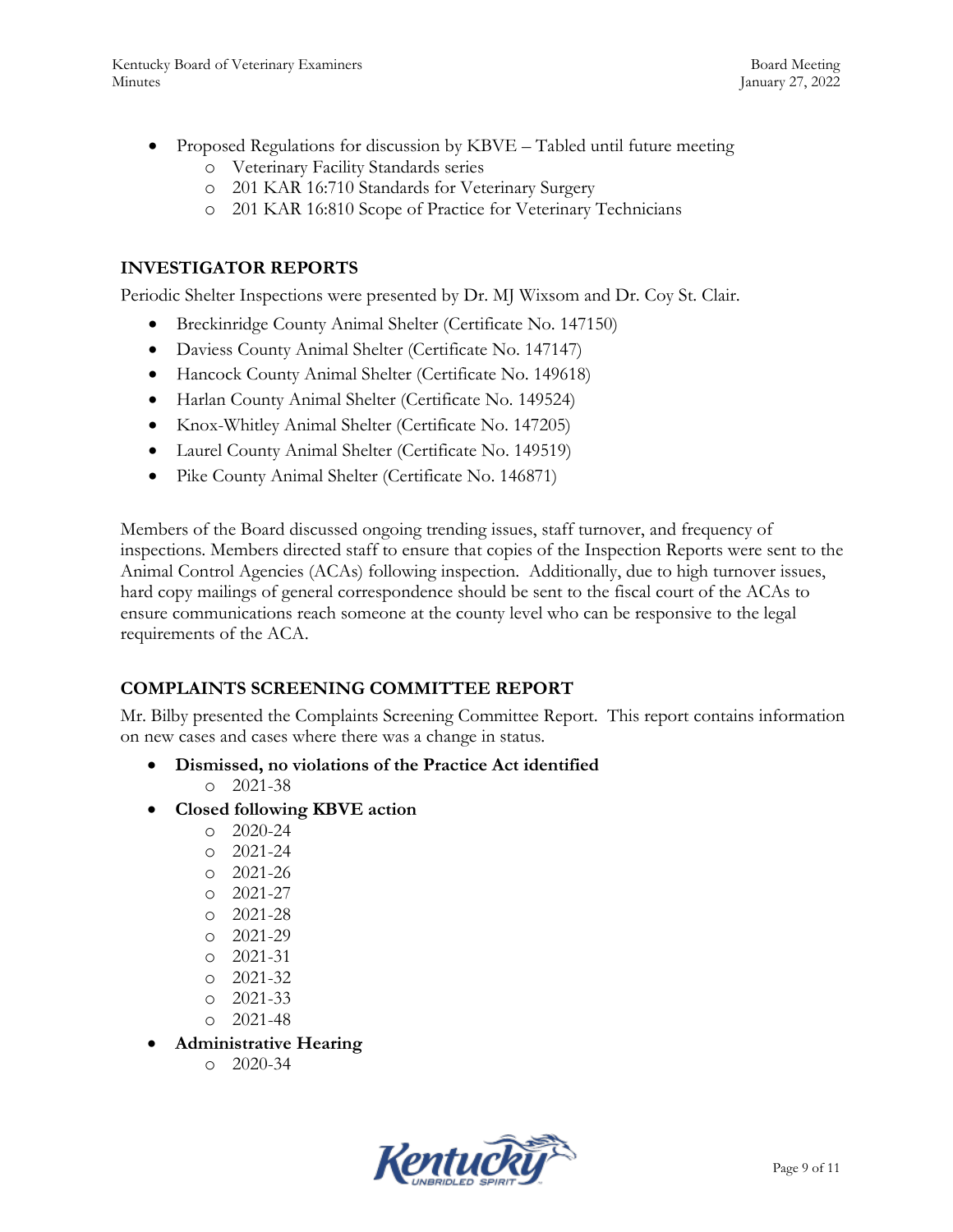## **Assigned to Investigator**

- o 2018-21 (follow-up inspections)
- o 2021-49
- o 2021-50 (new case)
- o 2021-51 (new case)

**A MOTION** was made by Dr. Park to approve the recommendations of the Complaints Screening Committee from **December 2, 2021, and January 27, 2022**. The motion, seconded by Dr. Gardner, passed unanimously by show of hands.

## **OPEN DISCUSSION / NEW BUSINESS**

## **Questions pending from the Board's Office**

o **Link for review and discussion**

[https://www.google.com/search?q=bluegrass+ketamine+clinic&ie=UTF-8&oe=UTF-](https://www.google.com/search?q=bluegrass+ketamine+clinic&ie=UTF-8&oe=UTF-8&hl=en-us&client=safari)[8&hl=en-us&client=safari](https://www.google.com/search?q=bluegrass+ketamine+clinic&ie=UTF-8&oe=UTF-8&hl=en-us&client=safari)

Members of the Board discussed the expanded use of Ketamine in human medicine, and the possibility of reminding KBVE licensees of the risk of diversion, which is already high.

o **Dispensing of 503B Products (email from Corie Hawks) - Discussion**

Members of the Board briefly discussed compounding products, and requested additional information for review at the next meeting to more fully consider this question. May need to discuss in depth with KYBOP.

## **Other Items for Discussion**

#### o **After hours emergency referral procedures**

Members of the Board discussed the board's authority as it related to afterhours care. An afterhours phone/online service provided by a company called "GuardianVets" was discussed. Questions for discussion:

- How far is too far to send a client for emergency care?
- Does KBVE's authority extend to mandating requirements for emergency or afterhours care?
	- [KRS 321.185](https://apps.legislature.ky.gov/law/statutes/statute.aspx?id=50450) Veterinarian-client-patient relationship
- Does the Board need to consider a new regulation?

Ms. Shane noted that the new proposed statutory package clearly requires arrangements for follow-up care and emergency or urgent care within the context of a current VCPR.

Ms. Hamelback discussed KVMA and membership involvement with the GuardianVets service. She is very interested to understand KBVE's position on this topic.

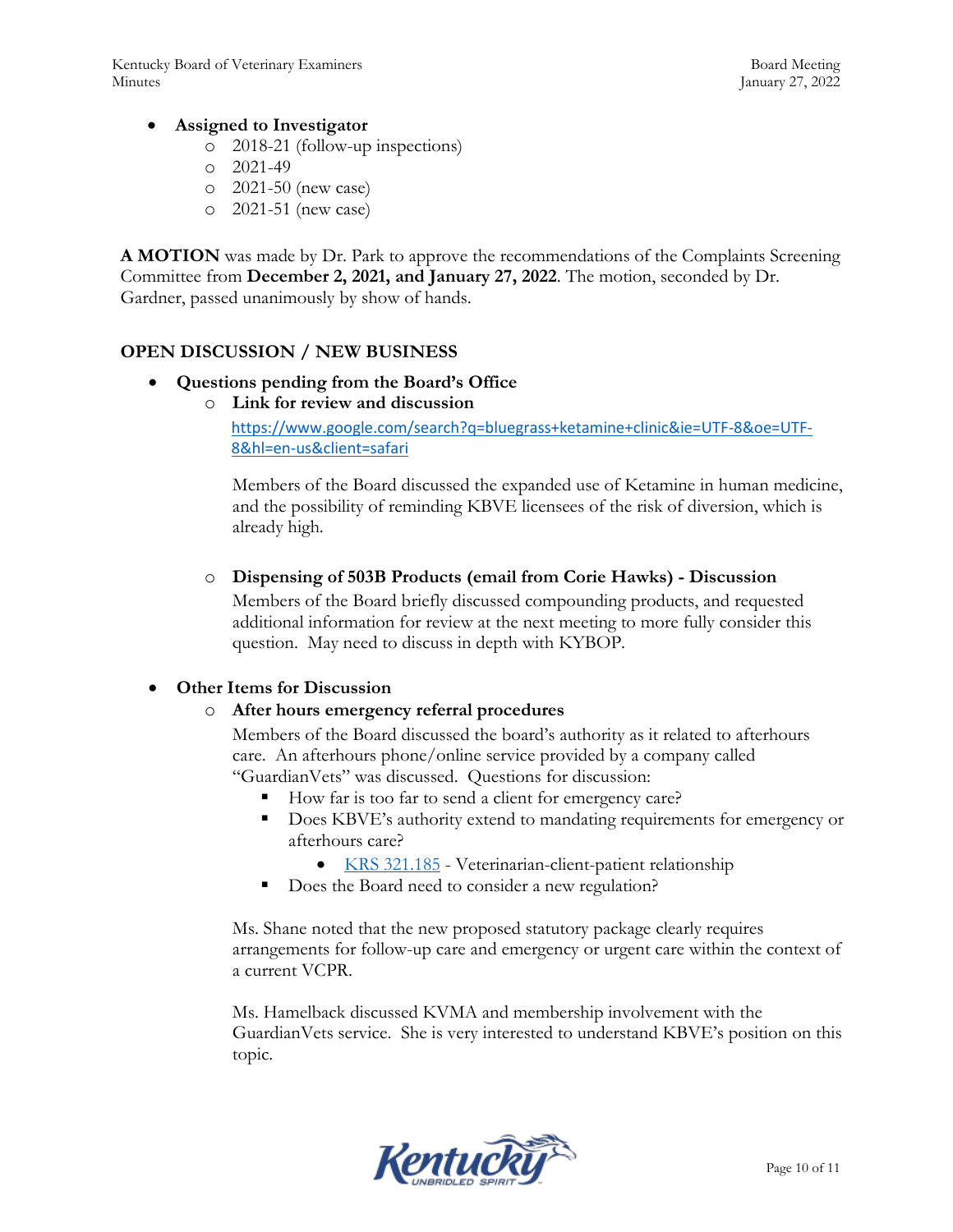#### o **KBVE Committee Assignments for 2022**

Tabled until March meeting.

#### o **Notifications**

FYI – notification, passing of Carol D. Combs-Morris, DVM (Lic # 146153) on 12/28/2021, passed unexpectedly. Her staff is now shutting down her clinic.

### o **KVMA Foundation – Tornado Grant Application**

Ms. Hamelback presented details about this KVMA initiative, and opportunity for licensees in the tornado affected area to apply for grant money.

#### o **Anonymous complaint**

Members of the Board discussed anonymous licensee complaint re a large online pharmacy allegedly changing prescriptions in-house.

## **FUTURE MEETING DATES**

#### **The next regularly scheduled board meeting shall be held on:**

Thursday, March 24 @ 1:00 PM EDT

Tentative location: Office of the State Veterinarian, 109 Corporate Drive

#### **Retreat dates set by Chairman:**

 $\bullet$  June 22-23 (Wed-Thu) **Location TBD**

## **ADJOURNMENT**

Chairman Wills adjourned the meeting at 3:20 pm.

These Meeting Minutes were approved by the Board on March 24, 2022.

 $\sim$  Lues ( $\cup$  UC  $\sim$   $\sim$ 

Steven J. Wills, DVM, Chairman of the Board

PRESIDING OFFICER: Steven J. Wills, DVM, Board Chairman Minutes Recorded by: Michelle M. Shane, Executive Director Minutes Reviewed by: Joe A. Bilby, Legal Counsel

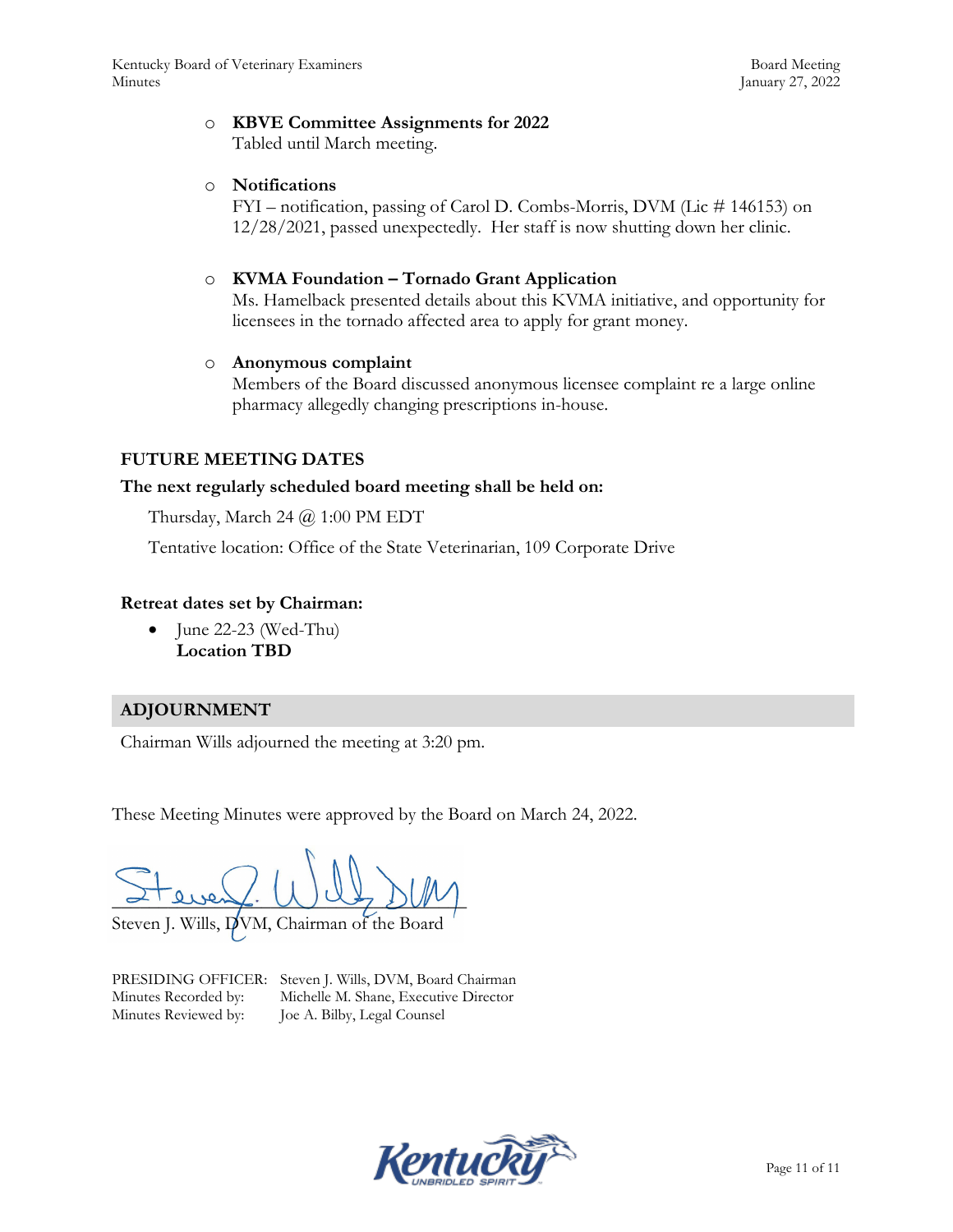

# **KENTUCKY BOARD OF VETERINARY EXAMINERS**

107 Corporate Drive, Second Floor, Frankfort, KY 40601 Office: 502-782-0273 • Fax: 502-695-5887 kybve.com  $\bullet$  yet $(\partial_k ky.gov)$ 

## **Meeting Agenda January 27, 2022 Meeting Location: Video Teleconference Only**

Due to current COVID positivity rate at  $30\%$  + in the Commonwealth, the KBVE has moved this Board Meeting to an Online Only format.

#### **Join the Zoom Meeting online:**

https://us02web.zoom.us/j/89374712456?pwd=NVdZbUhzWUVqUVZjTmk0MHJaNEsydz09

Meeting ID: 893 7471 2456 Passcode: 336042 One tap mobile +13126266799,,89374712456# US (Chicago) +19294362866,,89374712456# US (New York)

Dial by your location (any number will work); then enter Meeting ID: 893 7471 2456

- +1 312 626 6799 US (Chicago)
- +1 929 436 2866 US (New York)
- +1 301 715 8592 US (Washington DC)
- +1 346 248 7799 US (Houston)
- +1 669 900 6833 US (San Jose)
- +1 253 215 8782 US (Tacoma)

## **COMMITTEE MEETINGS – CLOSED TO THE PUBLIC**

- 
- 10:00 AM Complaints Screening Committee
- 11:00 AM Applications Committee
- 1:00 PM **BOARD MEETING – PUBLIC MEETING**

# **CALL TO ORDER**

## **ROLL CALL / ESTABLISHMENT OF QUORUM**

## **CONFIRMATION OF PUBLIC NOTICE**

## **READING OF MISSION STATEMENT**

## **CONSENT AGENDA**

- Board Meeting Minutes from December 2, 2021
- Budget Expenditures since 12/2 meeting
- Applications Committee Report on New Applications
- Applications Committee Report on New CE Requests